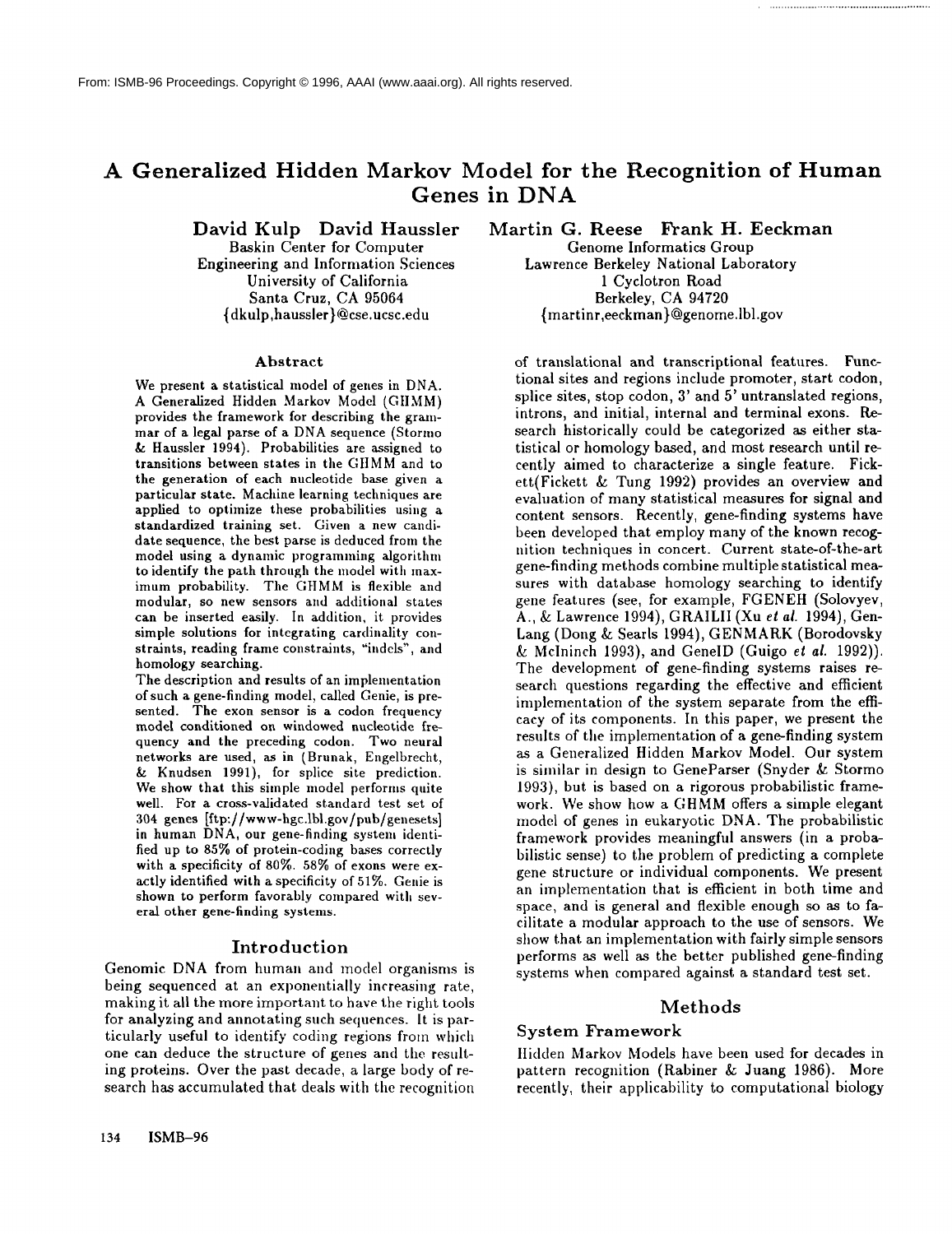has gained recognition, see e.g. (Krogh *et al.* 1994). In (Krogh, Mian, & Haussler 1994), an HMM was built for identifying gene structure in *E. coli.* HMMs have been generalized to allow one state in the model to generate more than one symbol (Stormo & Haussler 1994). This generalized framework separates the overall structure of the HMM from the embedded component submodels. Generalized HMMs provide an intuitive framework for representing genes with their various functional features, and efficient algorithms can be built to use such models to recognize genes.

Figure 1 shows a simplified GHMM for multiple exon genes. Arcs correspond to states in the state machine and the nodes represent transitions between states. The labeled states are  $J5'$  -  $5'$  untranslated region;  $J3'$ - 3' non-coding, EI - Initial Exon; E - Internal Exon; I - Intron; EF- Final Exon; ES - Single Exon. Nodes correspond to signals:  $D - Donor$  site,  $A - Acceptor$ site, S - Start Translation; T - Terminate Translation. **B** (Begin) and **F** (Finish) are special source and sink nodes, respectively, for the entire graph. We conceptualize the GHMM asa machine in which each state generates zero or more symbols. Given a candidate DNA sequence,  $X$ , we define the predicted gene structure as the ordered set of states,  $\phi$ , called the parse, such that the probability of generating  $X$  according to  $\phi$  is maximal over all possible parses.

To formalize these concepts, we first define a standard hidden Markov model in which each state generates a single symbol. We then generalize this model to accommodate multiple symbols per state. Let

$$
M = \text{model} \tag{1}
$$

 $X = \{X[1], \ldots, X[n]\}$  (2)

$$
\phi = \{q_1, q_2, \ldots, q_n\} \tag{3}
$$

where  $X[i]$  is the *i*th base in the sequence X of length *n* and  $q_i$  is the ith state in the parse  $\phi$ . We require  $q_1$ to be an arc leaving the Begin node B and and  $q_n$  to be an arc leading to the Finish node F. The parameters of M specify for each node a probability distribution over the arcs leaving that node, and for each arc (state), probability distribution over strings that are generated by that state.

To parse X we find  $\phi$  to maximize  $P(X, \phi|M)$ . In a standard hidden Markov model, we can write this probability as the independent joint probabilities of transitioning to each state and generating the base  $X[i]$ in state  $q_i$ . It is implicitly conditional on M. So, we have (see Rabiner (Rabiner & Juang 1986))

$$
P(X, \phi) = P(q_1 | B) \left( \prod_{i=1}^n P(X[i]|q_i) \right) \left( \prod_{i=1}^{n-1} P(q_{i+1} | node(q_i)) \right), \tag{4}
$$

where  $node(q_i)$  is the node that the arc  $q_i$  leads to. The generalization of HMMs to accommodate the generation of multiple symbols per state just introduces an ordered set of subsequences of X,  $\{x_1, x_2, \ldots, x_k\}$ , such that

 $X = x_1x_2...x_k$  (the concatenation of subsequences)

and a redefinition of the parse as an ordered set of state/sequence pairs:

$$
\phi = \{(q_1, x_1), (q_2, x_2), \ldots, (q_k, x_k)\}.
$$

Then equation 4 can be generalized (Fong 1995; Auger & Lawrence 1989; Sankoff 1992; Bengio 1996) **as**

$$
P(X,\phi) = P(q_1|\mathbf{B}) \left( \prod_{i=1}^k P(x_i|q_i) \right) \left( \prod_{i=1}^{k-1} P(q_{i+1}|\mathbf{n}ode(q_i)) \right).
$$
\n(5)

Each term  $P(x_i|q_i)$  can be further decomposed using

$$
P(x_i|q_i) = P(x_i|l(x_i), q_i)P(l(x_i)|q_i)
$$

where  $l(x_i)$  is the length of the subsequence  $x_i$ .

Each term,  $P(x_i|l(x_i), q_i)P(l(x_i)|q_i)$ , can be described conceptually as a "content sensor" that returns a probability of generating  $x_i$  according to the model of state *qi.* Note that a state's model can be arbitrarily complex and might be, itself, an HMM or GHMM. Our framework allows us to define an abstract systemlevel relationship independent of sensor implementation details. The "optimal" parse of  $X$  is defined as the parse  $\phi$  that maximizes  $P(X, \phi)$ . GHMMs are strictly more powerful than standard HMMs. For example, in a GHMM the length distribution  $P(I(x_i)|q_i)$  can be defined by arbitrary histograms, whereas in standard HMMs they are simple geometric distributions.

#### **Gene Structure Constraints**

Cardinality Constraints By generalizing HMMs as described in the previous section, we are able to replace the implicit geometric distribution on the lengths of features with an arbitrary distribution. We wish to describe the distribution of *occurrences* of a feature in a similar manner. For example, given the simplified GHMM in figure 1, and a fixed probability for  $P(E|A)$ - i.e., the transition probability from an acceptor to an internal exon - then the distribution of the number of internal exons is geometric over  $P(E|A)$ . Experimental evidence indicates that the number of exons in a gene is not geometric (Hawkins 1988)(Smith 1988). Hence we would like to impose an arbitrary distribution constraint on the "cardinality" of exons (Wu 1995). The solution requires the removal of all cycles in the GHMM by virtually "unspooling" the graph. Figure 2 shows the unspooled version of figure 1. The transition probabilities  $P(E_{i+1}|\mathbf{A}_i)$  can be arbitrarily assigned to each state transition  $i$  either through a learning process or from experimental evidence such as frequency counts.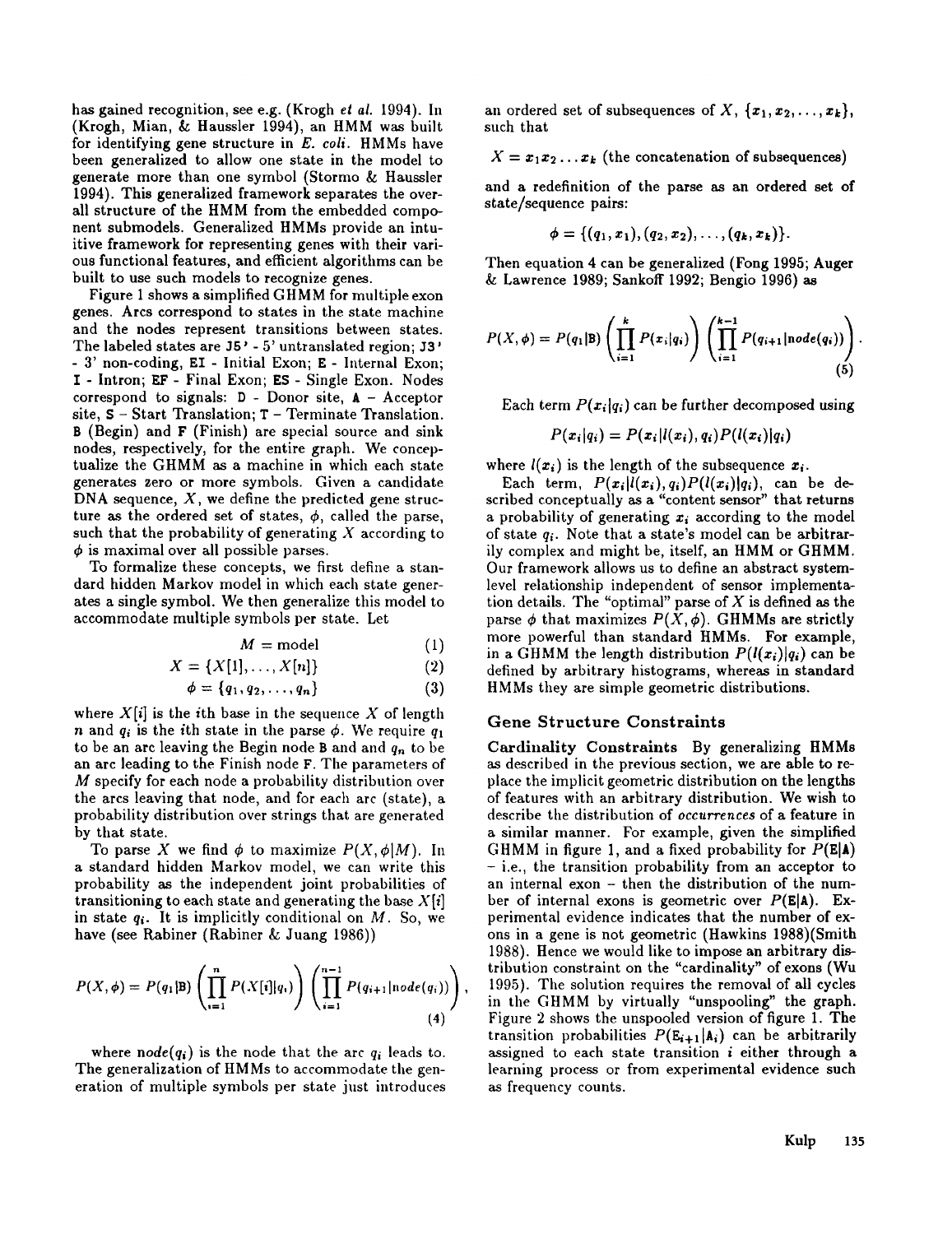

. . . . . . . . . . .

Figure 1: A simple GHMM for a sequence containing a multiple exon gene. The arcs represent multi-symbol states and nodes represent transitions between states. The arrows imply a generation of bases from 5' to 3'.



Figure 2: Shows the virtual model of an unspooled GIIMM. Transition probabilities can be assigned at each transition node. An arbitrary number of internal exon and intron states can be added.



Figure 3: A GHMM including frame constraints. The additional acceptor and donor transition nodes ensure that only syntactically correct parses are considcred.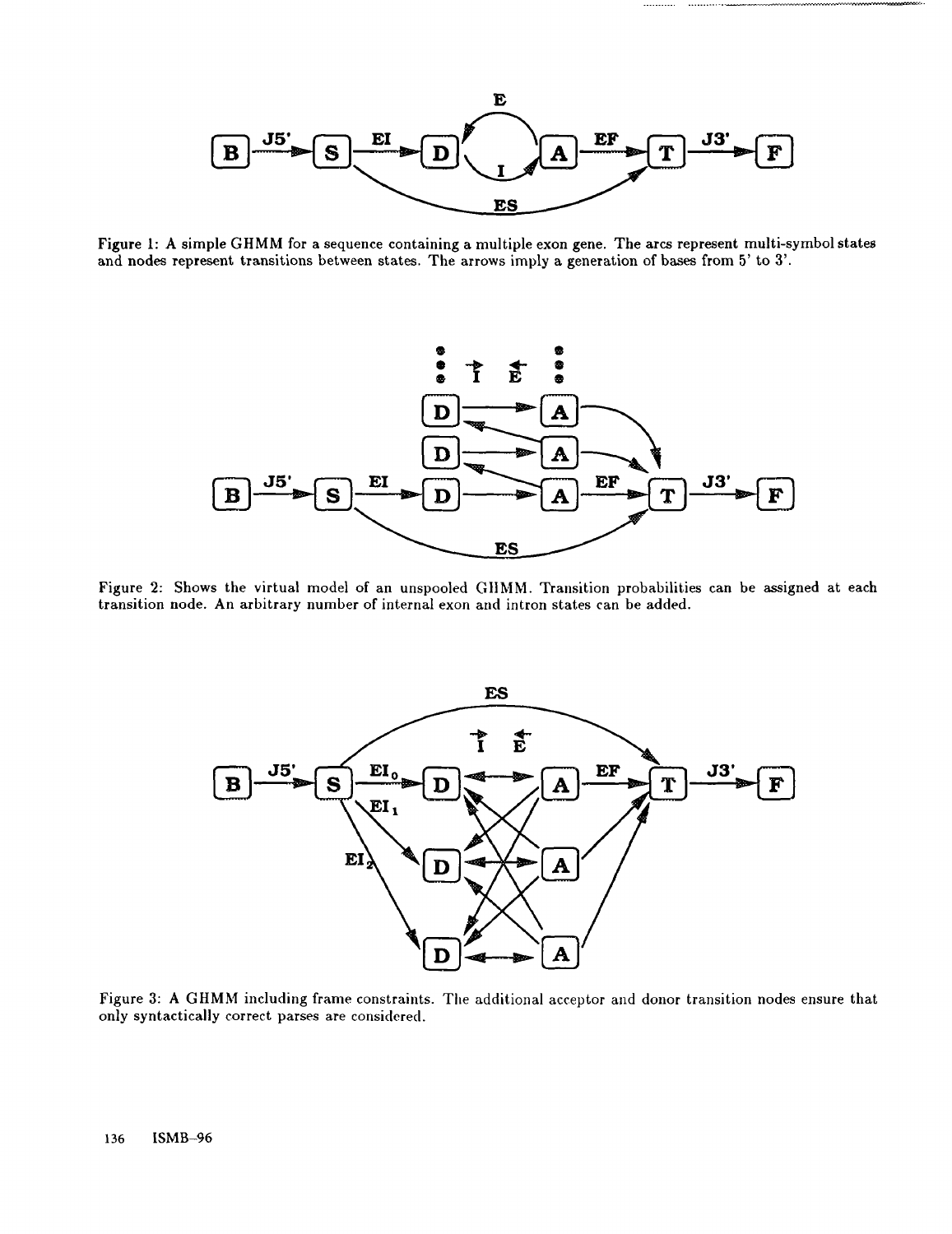Frame Constraints The problem of maintaining a correct reading frame can be solved by adding additional states to the GHMM. Thirteen states are added to the state machine such that no legal parse is allowed that does not maintain a correct reading frame. Figure 3 shows a modified version of figure 1 that ensures correct reading frame. Three donor sites and three acceptor sites represent the nine possible ORFs. We can say that introns retain frame, and so there is only one intron state exiting from each of the three donor site nodes. But, an exon can change frame depending on the length of the exon, and so there are three possible exon states exiting from each of the three acceptor sites. Note, however, that the first base of the initial exon and the last base of the final exon must always be in the same reading frame. Therefore, there is an effective source and sink at the S (Start Translation) and F (Terminate Translation) transitions. By placing reading frame length restrictions on each exon state, we ensure that only valid parses can be generated. For example, the states  $EI_0$ ,  $EI_1$ , and  $EI_2$  require that the subsequence must be of a length equal to 0, 1, and 2, modulo 3, respectively. That is, the content sensor associated with each state would return a non-zero probability only if this condition is met. In this way, frame constraint is built into the system framework. No additional mechanism is needed to selectively eliminate parses with incorrect reading frames.

Signal Sensors and Consensus Constraints A signal sensor is usually implemented as a statistical discriminant function or a neural network that returns a posterior probability of a functional site given a fixedlength subsequence at or surrounding the site. Within a parse, for each  $x_i$  and  $x_{i+1}$  we define a transition  $t_i$ between the two states  $q_i$  and  $q_{i+1}$ . The transition  $t_i$ represents a signal, e.g. a donor site between an exon  $x_i$  and an intron  $x_{i+1}$ . The location of the fixed-length functional site  $x_i$  partially overlaps zero or more bases of  $x_i$  and  $x_{i+1}$  as shown in figure 4. A signal sensor returns a posterior probability of the form  $P(t_i|x_i')$ . A consensus constraint is a restriction imposed by the model on the allowable symbols at relative positions with respect to a particular state. The dinucleotide consensus found at acceptor and donor sites is an example of a consensus constraint. Such constraints are often part of the model of the signal sensors of functional sites. These constraints are implemented within the probabilistic framework by ensuring that non-zero posterior probabilities are returned only for those sites that agree with consensus constraints. The simplest signal sensor returns the frequency of the signal in the training set for all sites that agree with the consensus.

Integrating Signal Sensors Figure 4 shows the regions and sensors corresponding to two adjacent subsequences  $x_i$  and  $x_{i+1}$ . In order to correctly compute the value of equation 5, it is necessary to convert the posterior probability  $P(t_i|x_i')$  returned by the signal sensor into the likelihood  $P(x_i'|t_i)$ . By Bayes Rule, we have

$$
P(x_i'|t_i) = P(t_i|x_i')P(x_i')/P(t_i)
$$
 (6)

Let  $\neg t_i$  be the "local null model" for a transition site used when the signal sensor was trained to discriminate true signals from non-signals. Using equation 6 twice we have the ratio

$$
\frac{P(x_i'|t_i)}{P(x_i'|\neg t_i)} = \frac{P(t_i|x_i')P(\neg t_i)}{P(\neg t_i|x_i')P(t_i)} = \frac{P(t_i|x_i')(1-P(t_i))}{(1-P(t_i|x_i'))P(t_i)}
$$
(7)

Hence,

$$
P(x_i'|t_i) = \frac{P(t_i|x_i')(1 - P(t_i))}{(1 - P(t_i|x_i'))P(t_i)}P(x_i'|^{-t_i})
$$
 (8)

Here,  $P(t_i|x_i)$  is the posterior probability output from a signal sensor, and  $P(t_i)$  can be interpreted as the observed frequency of  $t_i$  in the training set used to train the signal sensor. The term  $P(x_i'|\neg t_i)$  is sometimes problematic, since it is often not clear what null model is being implicitly used in many discriminative training methods, such as neural network methods. In these cases it must be estimated. For example, for donor sites we use a simple model in which all letters of  $x_i'$  are independent and distributed according to the frequencies of nucleotides in a local window, except the consensus pattern 'GT' which is required. This is because the neural network we use to recognize donor sites was trained with negative examples with the consensus 'GT', but were otherwise random non-donor sites.

Once we have computed the likelihood  $P(x_i'|t_i)$ , we need to integrate this value into the calculation of the overall joint likelihood  $P(X, \phi)$ . Referring to figure 4, we see that in the absence of the signal sensor for  $t_i$ , the likelihood for this part of the parse would contain the term  $P(x_i|q_i)P(x_{i+1}|q_{i+1})$ . With the output  $P(x_i'|t_i)$ from the signal sensor, this part of the likelihood can be refined to

$$
P(x_{ab}|q_i)P(x_i'|t_i)P(x_{de}|q_{i+1})
$$

where  $x_{ab}$  and  $x_{de}$  are the parts of  $x_i$  and  $x_{i+1}$ , respectively, not overlapped by  $x_i$ .

Note, in the extreme case the signal sensor returns probability 0 for the transition *ti* from state *qi* to *qi+l,*  $P(x_i'|t_i) = 0$ , and hence the refined likelihood of the parse drops to zero. This is how consensus constraints are enforced by the probabilistic mechanism.

## Correcting for Insertions and Deletions

Insertion and deletion of nucleotides ("indels") introduced by sequencing errors need to be corrected before applying the frame constraint. The system described in this paper does not explicitly address these errors at the GHMM level; rather this is left to the exon content sensors, where the problem can be dealt with using varying degrees of sophistication. As discussed in the previous section, the frame constraint places absolute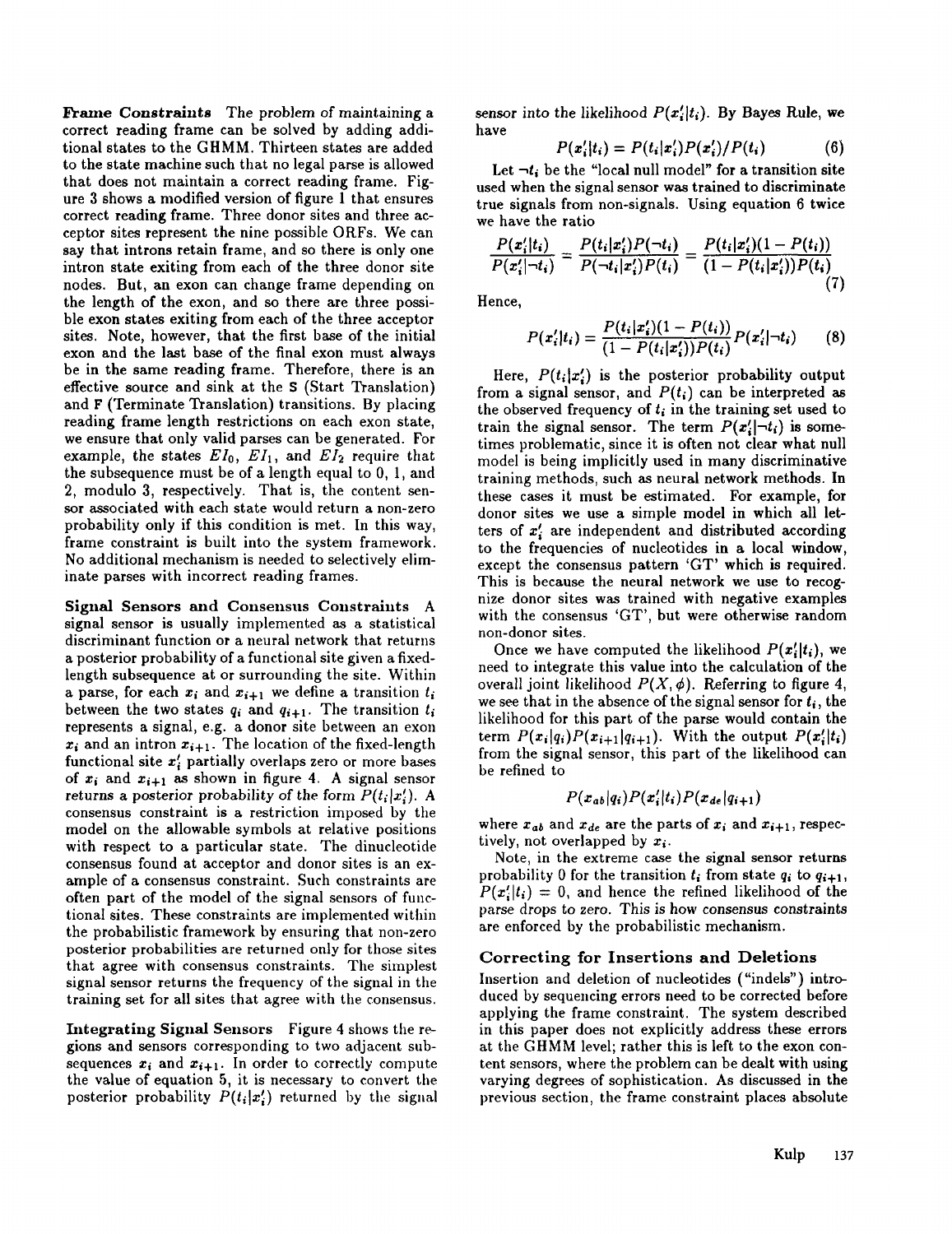

Figure 4: The location of two hypothetical content sensor regions,  $x_i$  and  $x_{i+1}$ , and the signal sensor region  $x_i'$ representing the transition  $t_i$ . The transition occurs at position c with overlap from position b to d.

length restrictions on exons. Alternatively, probabilities can be assigned to subsequences whose length, modulo 3, do not match the required frame for a particular state. These probabilities can be easily derived from statistical estimation of indel frequencies. A more complicated approach models an exon as a GHMM. This model includes an insertion and/or deletion state with a small probability of transitioning into this state, as in the codon models of Krogh et al (Krogh *et al.* 1994).

............................................................... ~ ........

## Dynamic Program for Optimizing Parse

The Viterbi algorithm is used to maximize equation 5 for  $\phi$ . This approach is well described elsewhere including (Snyder  $&$  Stormo 1993; Gelfand  $&$  Roytberg 1993; Auger & Lawrence 1989; Sankoff 1992; Gelfand & Roytberg 1995; Bengio 1996). Notable differences from the standard dynamic programming algorithm relate to accommodating the GHMM framework. Specifically, a first pass through the sequence establishes candidate transition sites and constructs a graph of the syntactically legal parses. With the addition of multisymbol states, the DP algorithm must iterate through all transitions  $t_i$ , for  $1 \leq i \leq k$ , considering all legal preceding states from each possible transition  $t_j$ , for  $j < i$ . This implies that the running time is  $O(k^2)$ where  $k$  is the number of possible transitions. Experimental evidence shows that  $k \approx \frac{n}{100}$ , where *n* is the total number of bases. The running time can be further reduced by imposing maximum length restrictions on certain states. For example, no exon region longer than 3,000 bases is considered in our implementation. If all states include maximum length restrictions, then the asymptotic running time becomes linear in  $k$  for large n.

The graph can be stored such that each transition node requires a number of pointers equal to the (constant) number of possible states that can legally precede it. As a result, the space required to store the graph is also linear in  $k$  – the number of nodes in the graph. The algorithm will scale well to accommodate large sequences as contiguous DNA on the order of 100Kb become available.

An advantage of the GHMM gene model is the ability to calculate the probability of a particular feature by using a dynamic program to sum over all possi-

ble parses with that feature. Suppose, for example, we wish to determine the probability that some subsequence  $x$  is an exon given the context of the full sequence X. As described under "System Framework", let E be the exon state, then formally, we wish to find  $P((x, E) \in \phi | X, M)$ . This requires that we sum  $P(\phi|X, M)$  over all possible parses,  $\phi$ , that contain the pair  $(x, E)$ . To efficiently calculate this probability, a forward-backward algorithm is employed (Stormo Haussler 1994). Additionally, the best parse given the feature,  $(x, E)$ , i.e.  $arg max \phi P(\phi|M, X, (x, E) \in \phi)$ , can be simply deduced by applying a variation of the Viterbi algorithm which processes the two halfsequences on either side of  $x$  independently.

...~.............................-.-.-.-.-.-.-,-:,- ................................................................................................

*:::. ...... -.* ..::.

## Implementation

A working system built according to the model and design described here was implemented and experimentally validated. Genie depends to a large extent on the quality of its individual content and signal sensors. Each component is designed and trained independently, and then combined into a modular system. More sophisticated training methods, e.g. like those used with hidden Markov models, can also be employed (Rabiner & Juang 1986; Stormo & Haussler 1994; Bengio 1996). We describe briefly the key points in the current implementation of Genie.

Length Distributions In a GHMM individual states can generate multi-symbol strings based on arbitrary length distributions. In our implementation, the state-specific length distributions were found by generating a length histogram for each state. Figure 5 shows the smoothed and normalized distributions derived from the first training set for introns and internal exons.

Splice Site Model Two neural network recognizers were developed as described in (Brunak, Engelbrecht,  $\&$  Knudsen 1991). We trained a backpropagation feedforward neural network with one layer of hidden units to recognize donor and acceptor sites, respectively. Different from Brunak et al., we only consider genes that had constraint consensus splice sites, i.e., 'GT' for the donor and 'AG' for the acceptor site. Hence, the neural network distinguishes between GT donor sites (AG ac-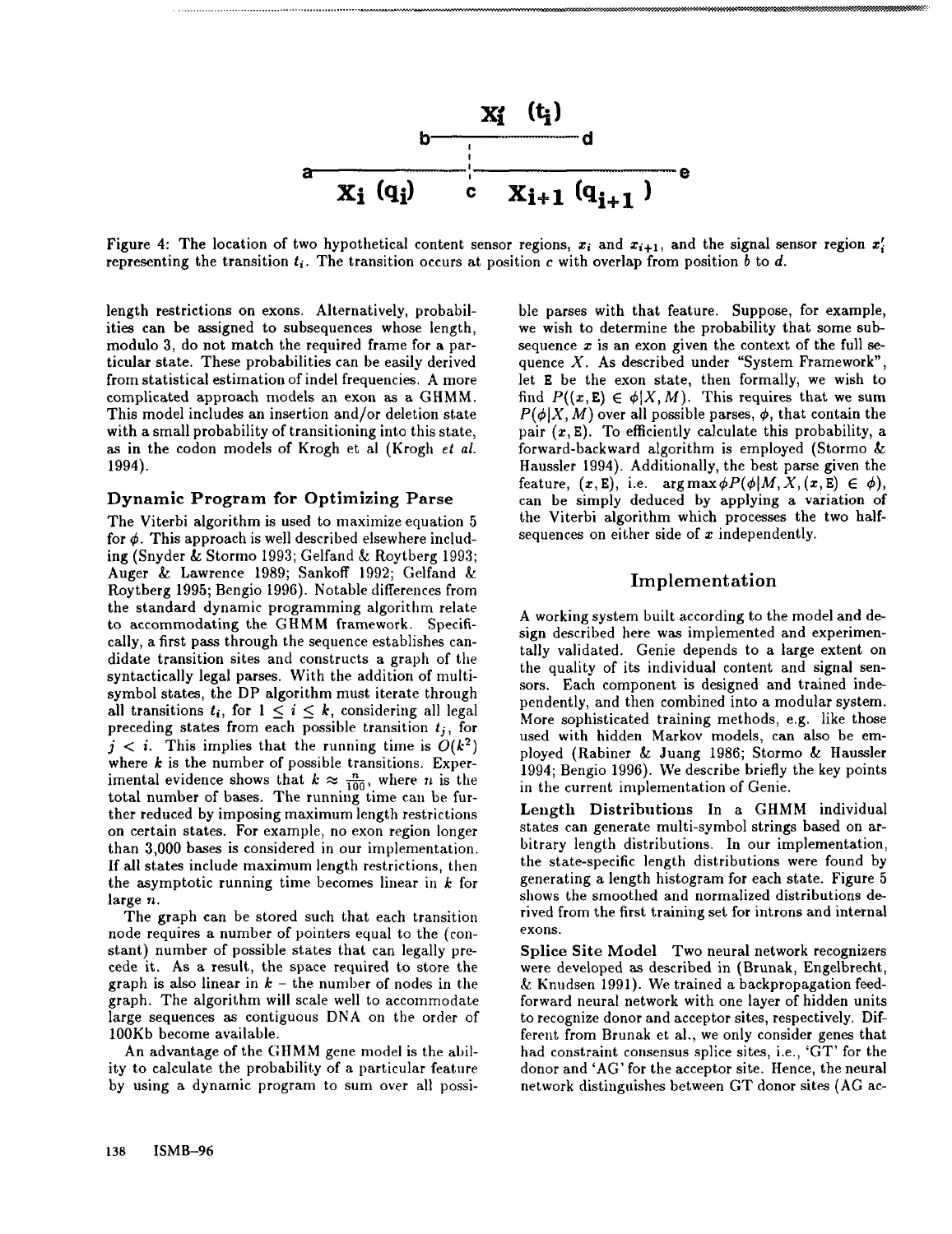

Figure 5: Probability distributions of the length of introns and internal exons.

ceptor sites) occurring in the DNA sequence that function as splice sites and those that do not. To achieve that goal, the sequence is coded using 4 input units for each nucleotide and one unit as the output. Empirical experiments similar to (Brunak, Engelbrecht, & Knudsen 1991) show that sequence window sizes of 15bp for donor sites (-7..+8) and 41bp for acceptor sites  $(-21..+20)$  are optimal. In addition the number of hidden units was experimentally optimized. The best results are achieved with 50 hidden units for donor and 40 hidden units for acceptor sites. Additional hidden layers do not improve the results. It is interesting to note that the number of hidden units do not seem to play an important role. For example, the Correlation Coefficient for donor site prediction in a network with 50 hidden units is 0.855 whereas in a network with no hidden units it is 0.81. The output of the two networks are interpreted as the posterior probabilities for donor and acceptor sites at a given position in the sequence.

Intron Model The intron model is essentially a windowed null model. For any base  $b$  at position  $i$ , the frequency of nucleotides in a window of 300 bases, from  $i-150$  to  $i+150$  excluding position i, is computed. The probability of  $b$  is assigned according to the computed frequencies. The current implementation does not include any sophisticated knowledge of introns, such as repeat detection. Intuition suggests that those features peculiar to introns, such as repeats, do not have high coding potential, so a good exon model will be unlikely to favor such regions.

Exon Model The exon model uses only two coding statistics to determine coding potential. First, GC-content and any other local frequency bias is considered by computing the frequency of the four nucleotides within a window of 300 bases, similar to the intron model. The size of the window was chosen experimentally. For larger window sizes, local variation in base composition was less evident. Second, a firstorder Markov chain is used to condition the distribution over the 61 possible codons. These criteria are combined as feature input into a 2-layer neural network with 17 hidden units, trained using standard backpropagation. (The number of hidden units were experimentally optimized, and hidden units were found to have only a marginal effect.) Hence, the GC-content, codon usage, and previous codon are simply integrated in a single discriminator.

# Results

For our studies we built a representative human gene data set using Genbank, release 89, 1995. The human gene set was selected from all known human genes in Genbank. To obtain a representative set we preprocessed the data using several filters. We required a correct species label, i.e. "Homo sapiens", and at least one intron in the sequence. A valid CDS annotation must exist; coding must begin with "atg" and finish with one of three consensus stop codons, and splice sites must conform to the consensus dinucleotides. Sequences with alternative splicings and in-frame stop codons were discarded. Additionally, sequences were discarded if the sequence identity of the translated protein was greater than 50% using BLAST. The resultant data set of 304 genes was divided into seven groups to be used in cross-validation - one seventh of the data is used for testing. This data set (in Genbank flatfile format) is publicly available via anonymous FTP from www-hgc.lbl.gov in directory/pub/genesets/.

For comparison with other gene-finding systems, we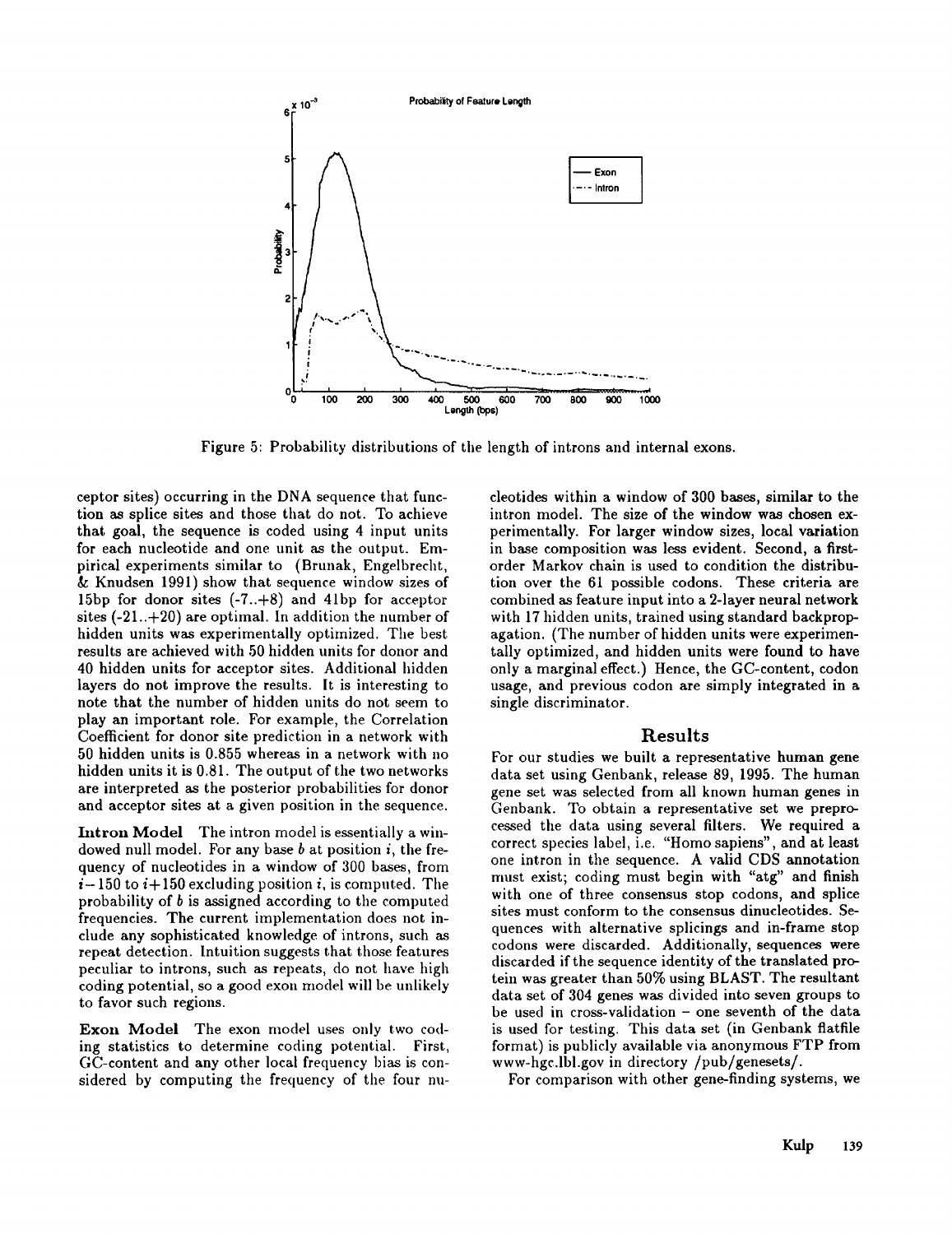also tested Genie against a second data set, provided by Burset and Guigo (Burset & Guigo 1996). This data set of 570 genes from many different organisms was used in (Burset  $\&$  Guigo 1996) to compare the effectiveness of many different gene-finders. Our system, like most of those tested in (Burset & Guigo 1996), was trained on human genes only, but it is still interesting to compare the relative predictive ability among the systems.

Table 1 shows statistical results from tests of the gene-finder against two (arbitrarily chosen) of the seven test sets using the 304-gene data set. We also tested Genie against the Burset/Guigo data set; results comparing our gene-finder with other gene-finding systems is shown in Table 2. In accordance with the testing scheme established by Burset and Guigo, we report sensitivity and specificity with respect to perbase prediction of coding/non-coding and with respect to exact prediction of exons. The per-base sensitivity is the fraction of true coding bases predicted as coding, and the specificity is the fraction of all predicted coding bases that were correct. Similarly, the exon sensitivity is the fraction of true exons predicted exactly, and the specificity is the fraction of predicted exons that were correct. In these tests, correct exon prediction requires identification of the exact position of splice sites. Fully or partially overlapping predictions are not accepted. The approximate coefficient (AC) is described by (Burset & Guigo 1996) as a preferred alternative over the correlation coefficient and defined by

$$
AC = \frac{1}{2}(\frac{\text{TP}}{\text{TP+FN}} + \frac{\text{TP}}{\text{TP+FP}} + \frac{\text{TN}}{\text{TN+FP}} + \frac{\text{TN}}{\text{TN+FN}}) - 1
$$

where TP, FP, TN, and FN are true positives, false positives, true negatives, and false negatives.

In addition, we also report the fraction of true exons that were not identified either exactly or overlapping (Missing Exons) and the fraction of predicted exons that did not overlap any true exon (Wrong Exons).

# Discussion

The predictive ability of our gene-fimler is shown to be as good as other gene-finding systems. In particular, in comparisons using the Burset/Guigo data set, Genie's performance is comparable to that of GenLang (Dong & Searls 1994), which was the second best program for predicting exact exons among those tested. This is encouraging, since Genie is based on a rather simple probabilistic framework. However, a short-coming of the current implementation seems to be the proclivity to predict extraneous exons. Although up to 93% of true exons are identified, at least 29% of the total predictions do not overlap any known coding region. Observations suggest that the length of these predicted regions were often relatively small. Attempts to improve the specificity of exon prediction by artificially adjusting model parameters have not yet shown good

results. In this regard, there is still much room for improvement.

Our research is currently focused on integrating homology-based searching into our GHMM gene model. We consider one of the most important advantages of homology-based discrimination to be the ability to identify exon pairs, thus implying the exact location of splice sites. Therefore, a key feature in our proposed database model is the introduction of a "splice  $\mu$  iunction" sensor – a fixed-length sensor that identifies database matches from a putative splice. The second component is a new exon sensor as a linear HMM. The HMM is built on-the-fly for each candidate exon and includes states for each database match. A database is interpreted very generally and includes protein motifs and collections of cDNA, DNA, and amino acid sequences.

Adding homology searching complicates the probabilistic interpretation of the parse. We consider a database match in an information theoretic sense as a bit cost for encoding the unique identification of the match. The probability of a match can then be derived from the encoding cost and integrated into the joint probability of the complete parse.

Additional current work includes designing a graphical interface for use by biologists at large-scale sequencing centers such as Lawrence Berkeley National Laboratory, incorporating a promoter signal sensor (Reese 1995), and providing multiple gene recognition capability. We hope to report results regarding these enhancements by the time of the conference.

## Acknowledgments

We wish to thank Gary Stormo for his supportive advice and comments throughout the design and development of this work. Thanks is also extended to Gregg Helt for early work on the gene data set and Nomi Harris for her graphical interface, which proved helpful to study individual predictions. We gratefully acknowledge Saira Mian, Michael Brown, Leslie Grate, Richard llughey and Kevin Karplus for helpful comments and discussions on the topic.

This work was supported in part by DOE grant no. DE-FG03-95ER62112 and DE-AC03-76SF00098. D. Haussler acknowledges support of the Aspen Center for Physics, Biosequence Analysis Workshop.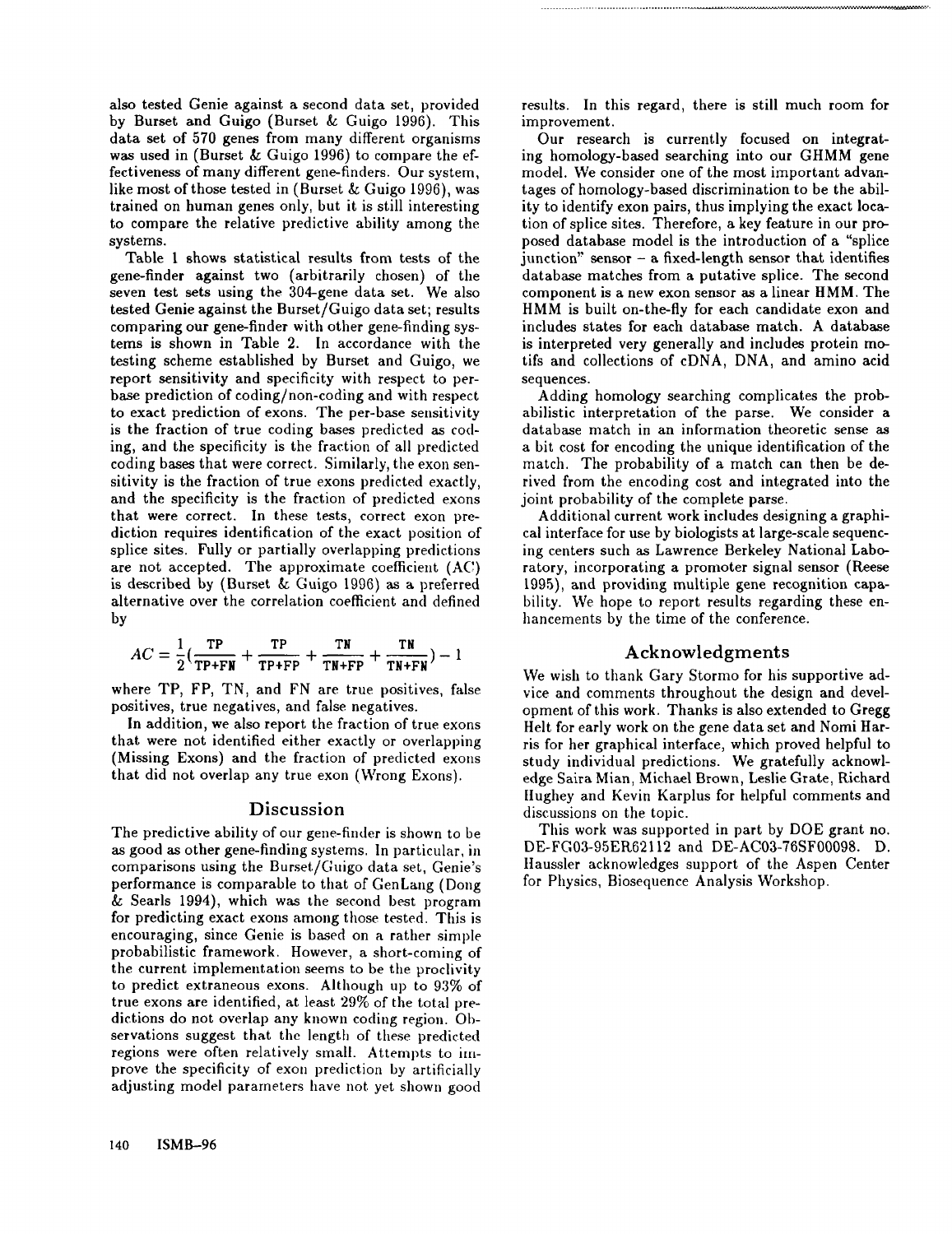| Data Set | Per Base |  |                                             | Exact Exon |  |  |                                                           |      |  |
|----------|----------|--|---------------------------------------------|------------|--|--|-----------------------------------------------------------|------|--|
|          |          |  | I AC -                                      | -Sn        |  |  | $Sp \mid Avg \mid ME \mid WE$                             |      |  |
| Part 1   |          |  |                                             |            |  |  | $0.85$   0.80   0.80    0.58   0.51   0.54    0.07   0.29 |      |  |
| Part 2   |          |  | $0.69$   0.64    0.49   0.41   0.45    0.23 |            |  |  |                                                           | 0.39 |  |

Table 1: Sensitivity (Sn), Specificity (Sp), Approximate Coefficient (AC), Average of Sensitivity and Specificity (Avg), Missing Exons (ME), and Wrong Exons (WE) as measured for two parts of a cross-validated test set a data set of 304 human genes in DNA.

| Gene-finder    |                                   | Per Base               |                     | Exact Exon             |      |      |      |                        |  |
|----------------|-----------------------------------|------------------------|---------------------|------------------------|------|------|------|------------------------|--|
|                | $\overline{\mathbf{S}\mathbf{n}}$ | $\overline{\text{Sp}}$ | $\overline{\rm AC}$ | $\overline{\text{Sn}}$ | Sp   | Avg  | MЕ   | $\overline{\text{WE}}$ |  |
| Genie          | 0.76                              | 0.77                   | 0.72                | 0.55                   | 0.48 | 0.51 | 0.17 | 0.33                   |  |
| <b>FGENEH</b>  | 0.77                              | 0.85                   | 0.78                | 0.61                   | 0.61 | 0.61 | 0.15 | 0.11                   |  |
| GenelD         | 0.63                              | 0.81                   | 0.67                | 0.44                   | 0.45 | 0.45 | 0.28 | 0.24                   |  |
| GeneParser2    | 0.66                              | 0.79                   | 0.66                | 0.35                   | 0.39 | 0.37 | 0.29 | 0.17                   |  |
| GenLang        | 0.72                              | 0.75                   | 0.69                | 0.50                   | 0.49 | 0.50 | 0.21 | 0.21                   |  |
| <b>GRAILII</b> | 0.72                              | 0.84                   | 0.75                | 0.36                   | 0.41 | 0.38 | 0.25 | 0.10                   |  |
| <b>SORFIND</b> | 0.71                              | 0.85                   | 0.73                | 0.42                   | 0.47 | 0.45 | 0.24 | 0.14                   |  |
| Xpound         | 0.61                              | 0.82                   | 0.68                | 0.15                   | 0.17 | 0.16 | 0.32 | 0.13                   |  |

Table 2: A comparison of Genie with other gene-finding systems. Tests were run on a set of 570 annotated sequence from different organisms.

# References

Auger, I. E., and Lawrence, C. E. 1989. Algorithms for the optimal identification of segment neighborhoods. *Bull. Math. Biol.* 51:39-54.

Bengio, Y. 1996. *Neural Networks for Speech and Sequence Recognition.* Thomson.

Borodovsky, M., and Mclninch, J. 1993. Genmark: Parallel gene recognition for both DNA strands. *Computers and Chemistry* 17(2):123-133.

Brunak, S.; Engelbreeht, J.; and Knudsen, S. 1991. Prediction of human mRNA donor and acceptor sites from the dna sequence. *JMB* 220:49-65.

Burset, M., and Guigo, R. 1996. Evaluation of gene structure prediction programs. *Genomics (to appear).* Data set and evaluation results can be found at http://www.imim.es/GeneIdentification- /Evaluation/Index.html.

Dong, S., and Searls, D. B. 1994. Gene structure prediction by linguistic methods. *Genomics* 162:705- 708.

Fickett, J. W., and Tung, C.-S. 1992. Assessment of protein coding measures. *Nucl. Acids Res.* 20:6441- 6450.

Fong, D. 1995. Parsing of DNA sequences using dynamic programming with a state machine model, unpublished manuscript.

Gelfand, M. S., and Roytberg, M. A. 1993. Prediction of the exon-intron structure by a dynamic programming approach. *BioSystems* 30:173-182.

Gelfand, M. S., and Roytberg, M. A. 1995. Dynamic programming for gene recognition. In *Gene-Finding and Gene Structure Prediction Workshop.*

Guigo, R.; Knudsen, S.; Drake, N.; and Smith, T. 1992. Prediction of gene structure. *J. Mol. Biol. 226:141-157.*

Hawkins, J. D. 1988. A survey on intron and exon lengths. *Nucl. Acids Res.* 16:9893-9908.

Krogh, A.; Brown, M.; Mian, I. S.; Sjölander, K.; and Haussler, D. 1994. Hidden Markov models in computational biology: Applications to protein modeling. *JMB* 235:1501-1531.

Krogh, A.; Mian, I. S.; and Haussler, D. 1994. A Hidden Markov Model that finds genes in *E. coli* DNA. *NA R* 22:4768-4778.

Rabiner, L. R., and Juang, B. H. 1986. An introduction to hidden Markov models. *IEEE ASSP Magazine*  $3(1):4-16.$ 

Reese, M. G. 1995. Novel neural network prediction systems for human promoters and splice sites. In *Gene-Finding and Gene Slructure Prediction Workshop.*

Sankoff, D. 1992. Efficient optimal decomposition of a sequence into disjoint regions, each matched to some template in an inventory. *Math. Biosci.* 111:279-293.

Smith, M. W. 1988. Structure of vertebrate genes: a statistical analysis implicating selection. *J. Moi. Evol.* 27:45-55.

Snyder, E. E., and Stormo, G. D. 1993. Identification of coding regions in genomic DNA sequences: